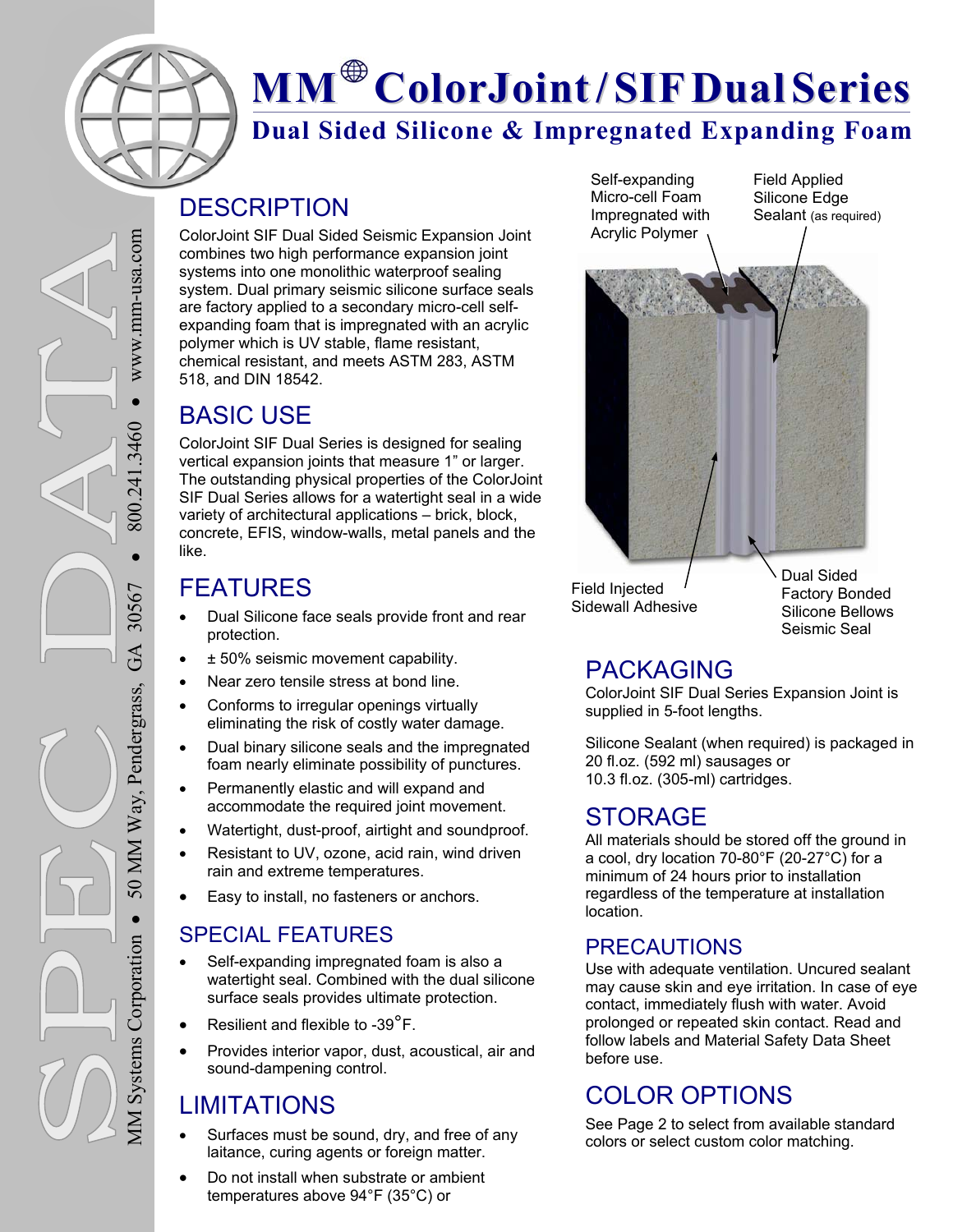# **MM ColorJoint / SIF- Color Chart**

# PRIMARY SILICONE COLORS - PECORA® 890NST



#### SILICONE COLORS

ColorJoint/SIF colors are manufactured with either Primary Pecora 890NST or Alternate Dow Corning 790 silicone which resist deterioration due to:

- Ultra Violet Rays
- Ozone
- Acid Rain
- Extreme Temperatures

#### STANDARD COLORS

ColorJoint/SIF standard color compounds are stocked and ready for manufacturing and delivery within two weeks of order placement. Lead times may vary – contact MM for promise dates.

#### CUSTOM COLORS

ColorJoint/SIF custom color compounds require additional manufacturing lead-time. Contact MM for availability and quantity minimums. Lead times may vary – contact MM for promise dates.

#### COLOR MATCHING

Color Matching is available with certain restrictions. Minimum quantities may be required. Contact MM Systems for additional information.

#### COLOR CHART

Color samples are as close as possible but actual product may vary slightly. For best results, submit color samples or swatches to our lab for color testing and matching.